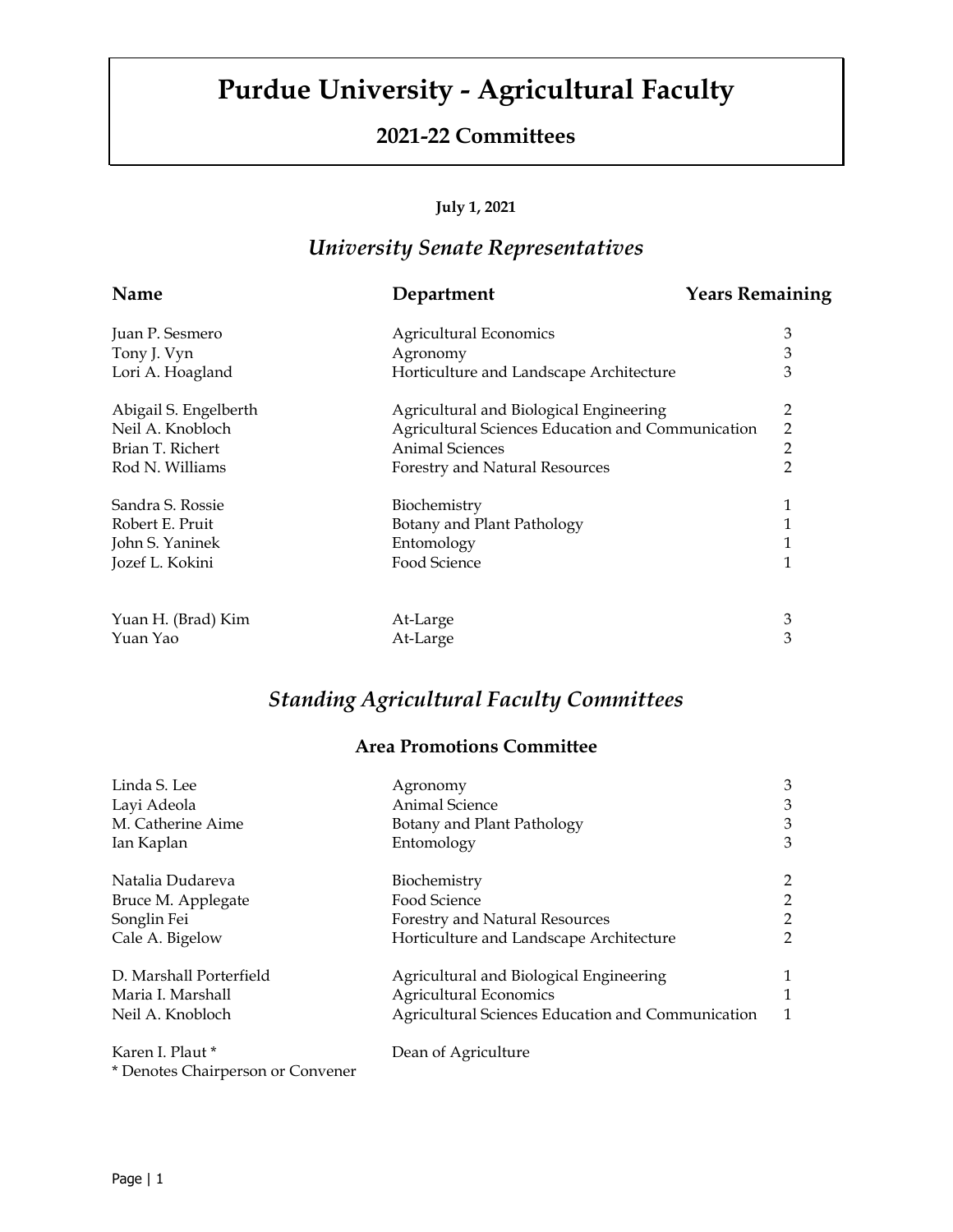## **Agenda and Policy Committee**

| Majid Kazemian      | Biochemistry                                      | 3              |
|---------------------|---------------------------------------------------|----------------|
| Janna L. Beckerman  | Botany and Plant pathology                        | 3              |
| Michael E. Scharf   | Entomology                                        | 3              |
| Greg S. Fraley      | <b>Animal Sciences</b>                            | $\overline{2}$ |
| Haley F. Oliver     | Food Science                                      | $\overline{2}$ |
| Douglass F. Jacobs  | Forestry and Natural Resources                    | $\overline{2}$ |
| Cale A. Bigelow     | Horticulture and Landscape Architecture           | $\mathfrak{D}$ |
| Dharmendra Saraswat | Agricultural and Biological Engineering           |                |
| Nicole J. Widmar    | <b>Agricultural Economics</b>                     |                |
| Hui-Hui Wang        | Agricultural Sciences Education and Communication |                |
| Joseph M. Anderson* | Agronomy                                          |                |
|                     |                                                   |                |
|                     |                                                   |                |

| Robert Pruitt   | Senate Representative                 |
|-----------------|---------------------------------------|
| Karen I. Plaut  | Dean of Agriculture                   |
| Timothy P. Kerr | <b>Agricultural Faculty Secretary</b> |

### **Curriculum and Student Relations Committee**

| <b>B.</b> Allenker Talbert | Agricultural Sciences Education and Communication | 3              |
|----------------------------|---------------------------------------------------|----------------|
| Vicki M. Weake             | Biochemistry                                      | 3              |
| Corey K. Gerber            | Agronomy                                          | 3              |
| Reuben R. Goforth          | Forestry and Natural Resources                    | 3              |
| Jeneen S. Abrams-Fields    | Botany and Plant Pathology                        | $\overline{c}$ |
| Douglas S. Richmond        | Entomology                                        | $\frac{2}{2}$  |
| Lavanya Reddivari          | Food Science                                      |                |
| Sean M. Rotar              | Horticulture and Landscape Architecture           | $\overline{2}$ |
| Kari L. Clase              | Agricultural and Biological Engineering           | 1              |
| W. Scott Downey*           | <b>Agricultural Economics</b>                     | 1              |
| Jon Schoonmaker            | <b>Animal Sciences</b>                            | 1              |
| Laura C. Bowling           | Natural Resources and Environmental Science       |                |
| Christine A. Wilson        | Academic Programs                                 |                |
| Timothy P. Kerr            | Academic Programs                                 |                |
| Richard H. Grant           | <b>Agricultural Research Programs</b>             |                |
| Gretchen M. Thomas         | Undergraduate Student                             |                |
| Zachary T. Neuhofer        | Graduate Student                                  |                |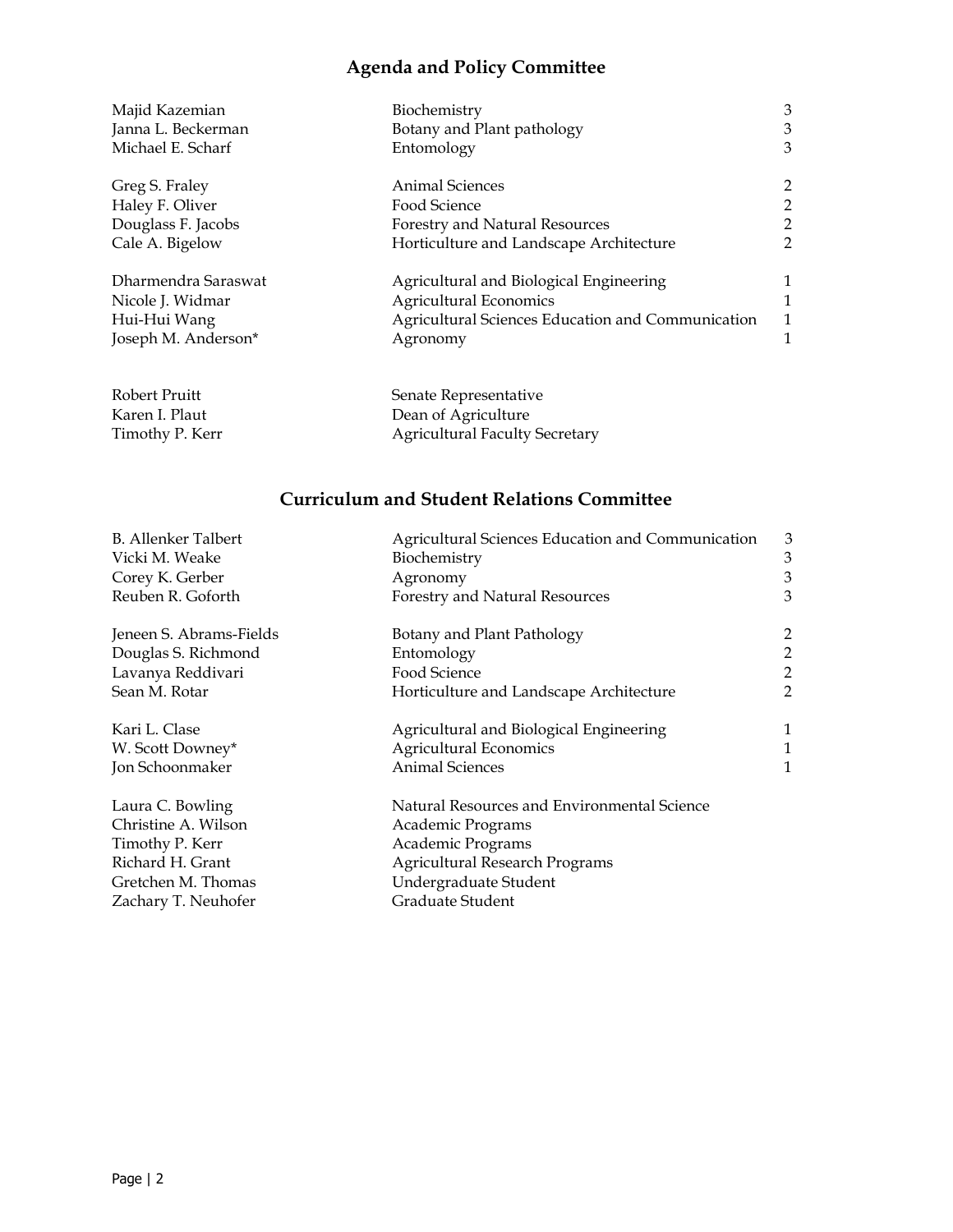## **Grade Appeals Committee**

### **Faculty**

| Robert M. Stwalley<br>John G. Lee<br>Mark A. Tucker<br>James J. Camberto<br>TBD<br>Jeremy R. Lohman<br>Jin-Rong Xu<br>Aaron D. Smith<br>Kee-Hong Kim<br>Rado Gazo<br>Cale A. Bigelow<br>Christine A. Wilson* | Agricultural and Biological Engineering<br><b>Agricultural Economics</b><br>Agricultural Sciences Education and Communication<br>Agronomy<br><b>Animal Sciences</b><br>Biochemistry<br>Botany and Plant Pathology<br>Entomology<br>Food Science<br>Forestry and Natural Resources<br>Horticulture and Landscape Architecture |  |
|--------------------------------------------------------------------------------------------------------------------------------------------------------------------------------------------------------------|------------------------------------------------------------------------------------------------------------------------------------------------------------------------------------------------------------------------------------------------------------------------------------------------------------------------------|--|
| Shawn S. Donkin                                                                                                                                                                                              | Academic Programs (Undergraduate Students)<br>Agricultural Research Programs (Graduate Students)                                                                                                                                                                                                                             |  |
| <b>Undergraduate Students</b>                                                                                                                                                                                |                                                                                                                                                                                                                                                                                                                              |  |
| Maya Fulton<br>Leah Couglin                                                                                                                                                                                  |                                                                                                                                                                                                                                                                                                                              |  |
| Austin Berenda<br>Lily Ferguson<br>Emma Zaicow<br>Lindsay Berebitsky<br>Kari Slagel<br>Katelyn Macknyk<br>Erin Burke<br>TBD<br>TBD                                                                           | 1 <sup>st</sup> Alternate<br>2 <sup>nd</sup> Alternate<br>3rd Alternate<br>4 <sup>th</sup> Alternate<br>5 <sup>th</sup> Alternate<br>6 <sup>th</sup> Alternate<br>7 <sup>th</sup> Alternate<br>8 <sup>th</sup> Alternate<br>9 <sup>th</sup> Alternate                                                                        |  |
| <b>Graduate Students</b>                                                                                                                                                                                     |                                                                                                                                                                                                                                                                                                                              |  |
| Mario Ortez<br>Mariama Brown                                                                                                                                                                                 |                                                                                                                                                                                                                                                                                                                              |  |
| <b>Emily Justus</b><br>Merlyn Thomas<br>Andrew DeMarco<br>Bryanna Nelson<br>Garrett Verhagen<br>George Meyer<br><b>TBD</b><br><b>TBD</b><br><b>TBD</b>                                                       | 1 <sup>st</sup> Alternate<br>2 <sup>nd</sup> Alternate<br>3rd Alternate<br>4 <sup>th</sup> Alternate<br>5 <sup>th</sup> Alternate<br>6 <sup>th</sup> Alternate<br>7 <sup>th</sup> Alternate<br>8 <sup>th</sup> Alternate<br>9 <sup>th</sup> Alternate                                                                        |  |
| * Denotes Chairperson or Convener                                                                                                                                                                            |                                                                                                                                                                                                                                                                                                                              |  |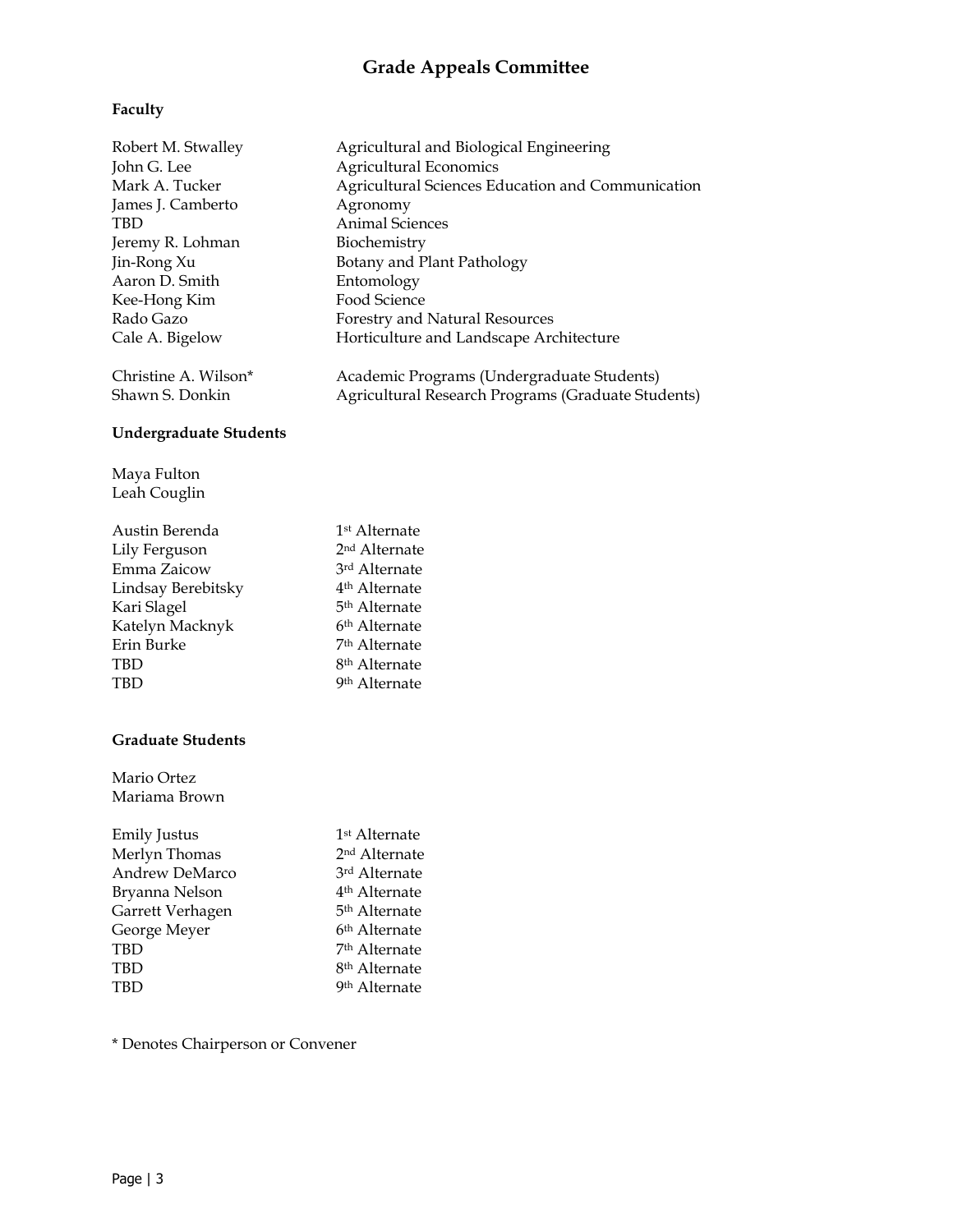### *Administrative Committees – Faculty and Staff Representatives* **College of Agriculture Awards Committee**

Joesph V. Balagtas Agricultural Economics Eileen J. Kladivko Agronomy Alan G. Mathew **Animal Sciences** Sandra S. Rossie Biochemistry Michael E. Scharf Entomology Yuan Yao Food Science

#### **Undergraduate Students**

Andrew Thurman Agronomy To Be Determined Animal Sciences Clayton Hicks Biochemistry Samantha Ploessl **Entomology** Kelden Cook Food Science

Dennis R. Buckmaster **Agricultural and Biological Engineering** Natalie J. Carroll **Agricultural Sciences Education and Communication** Jin-Rong Xu Botany and Plant Pathology Reuben R. Goforth Forestry and Natural Resources Steven G. Hallett **Horticulture and Landscape Architecture** Elizabeth A. Byers-Doten Office of Academic Programs John H. Lumkes Office of Academic Programs

To Be Determined Agricultural and Biological Engineering Grace Hasler **Agricultural Economics** Laura Barrett Agricultural Sciences Education and Communication Brenna Porsch Botany and Plant Pathology Emilie Washer Forestry and Natural Resources Kathleen Zapf **Horticulture and Landscape Architecture** To Be Determined Natural Resources and Environmental Sciences

#### **Diversity Action Team in Agriculture**

Mindy L. Mallory **Agricultural Economics** Diane R. Wang Agronomy Alan G. Mathew **Animal Sciences** Orla M. Hart Biochemistry Daniel B. Szymanski<br>Botany and Plant Pathology Laura L. Ingwell **Entomology** Laurie Van Keppel Food Science

Shweta Singh **Agricultural and Biological Engineering** Mark A. Tucker **Agricultural Sciences Education and Communication** Agricultural Sciences Education and Communication Jeffrey S. Dukes Forestry and Natural Resources Joshua R. Widhalm Horticulture and Landscape Architecture Steven G. Hallett **Horticulture and Landscape Architecture**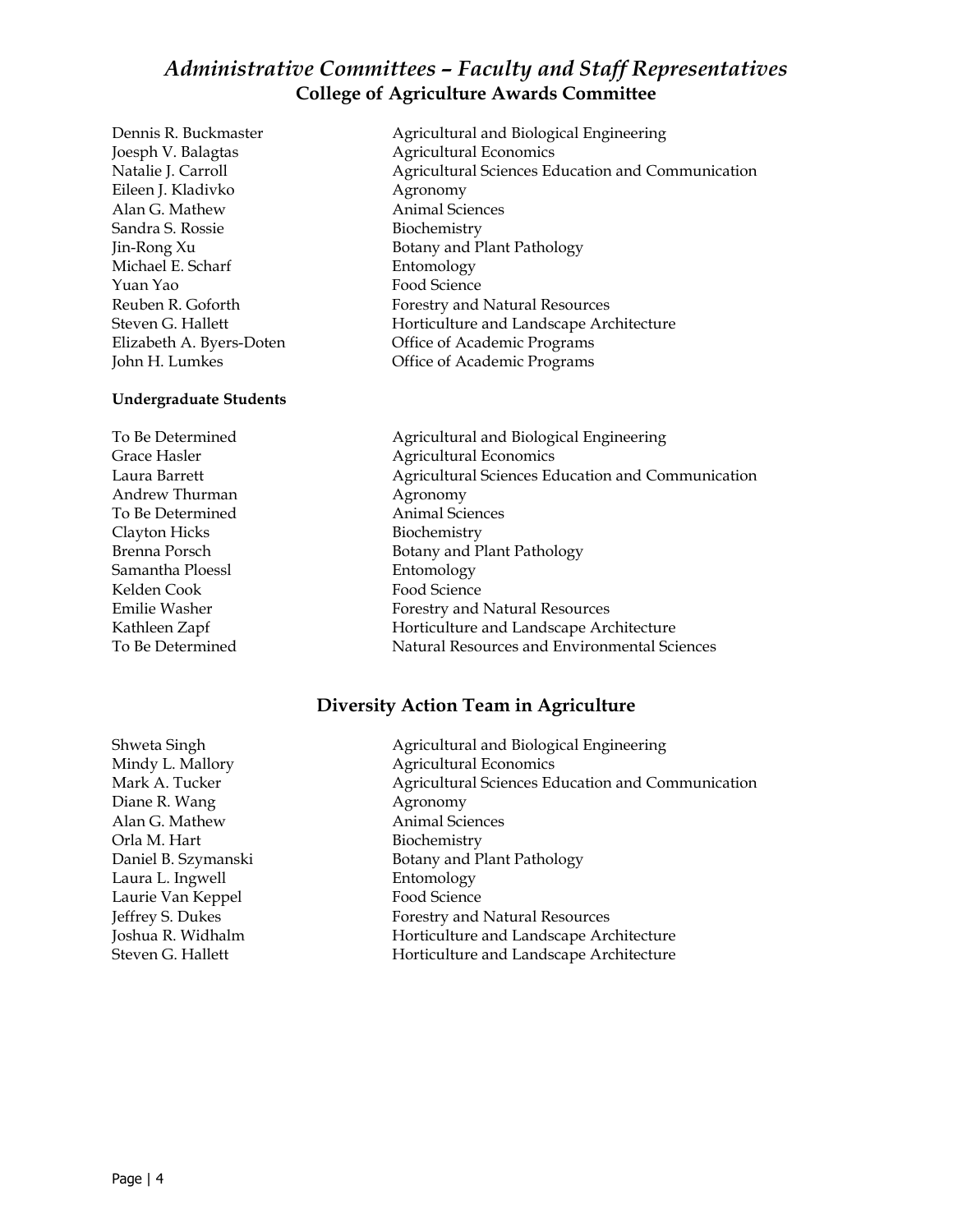#### **Graduate Council in Agriculture**

Margaret Gitau **Agricultural and Biological Engineering** Nicole J. Widmar Agricultural Economics Colleen M. Brady **Agricultural Sciences Education and Communication** Richard H. Grant Agronomy Zoltan Machaty **Animal** Sciences Elizabeth J. Tran Biochemistry William G. Johnson Botany and Plant Pathology Ian Kaplan Entomology Arun K. Bhunia **Food Science** Michael A. Jenkins Forestry and Natural Resources Cary A. Mitchell **Horticulture and Landscape Architecture** 

#### **Honors Committee**

To Be Determined **Agricultural and Biological Engineering** Todd H. Kuethe Agricultural Economics Natalie J. Carroll **Agricultural Sciences Education and Communication** Gebisa Ejeta Agronomy J. Alex Pasternak Animal Sciences Frederick S. Gimble Biochemistry Leonor Boavida Botany and Plant Pathology Brock A. Harpur Entomology Owen G. Jones Food Science Patrick A. Zollner Forestry and Natural Resources Aaron W. Thompson **Horticulture and Landscape Architecture** Laura C. Bowling Natural Resources and Environmental Science Elizabeth Byers-Doten Office of Academic Programs

#### **Instructional Innovation Committee**

Katherine M. Rainey Agronomy **J. Scott Radcliffe** Mark C. Hall Biochemistry Barry R. Pittendrigh Entomology Christian E. Butzke Food Science

To Be Determined Agricultural and Biological Engineering Steve Wu <br>
Agricultural Economics Sarah LaRose **Agricultural Sciences Education and Communication** Agricultural Sciences Education and Communication Yun Zhou Botany and Plant Pathology Eva Haviarova Forestry and Natural Resources Kranthi K. Varala **Horticulture and Landscape Architecture**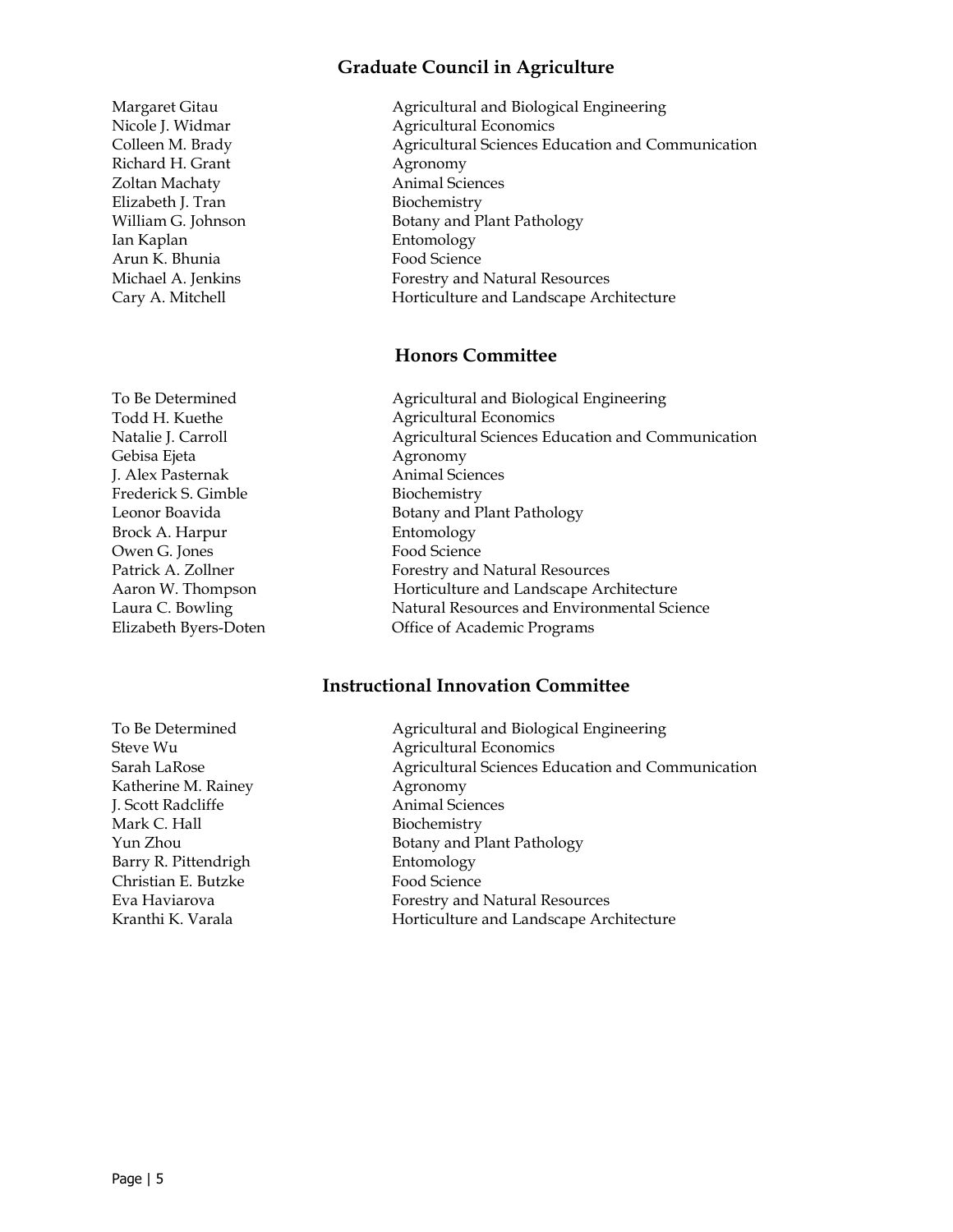#### **Leadership Development Certificate Program Committee**

Kari L. Clase **Agricultural and Biological Engineering** Michael R. Langemeier **Agricultural Economics** Lee E. Schweitzer **Agronomy** Paul D. Ebner Animal Sciences To Be Determined Biochemistry Janna L. Beckerman Botany and Plant Pathology John J. Couture Entomology M. Fernanda San Martin-Gonzalez Food Science Jason T. Hoverman Forestry and Natural Resources Elizabeth A. Byers-Doten Office of Academic Programs

Casey D. Mull Agricultural Sciences Education and Communication Krishna Nemali **Horticulture and Landscape Architecture** 

#### **Library Committee**

John Evans **Agricultural and Biological Engineering** Jake Ricker-Gilbert Agricultural Economics Torbert R. Rocheford Agronomy Timothy Johnson Animal Sciences To Be Determined Biochemistry Brandi J. Schemerhorn Entomology Carlos Carvalan Food Science

Hui-Hui Wang Agricultural Sciences Education and Communication Jin-Rong Xu Botany and Plant Pathology Jason T. Hoverman Forestry and Natural Resources Avtar K. Handa Horticulture and Landscape Architecture

#### **PK-12 Council**

Jeffrey J. Sanson Agricultural Economics Sherry Fulk-Bringham Agronomy Elizabeth Karcher **Animal Sciences** To Be Determined Biochemistry Timothy J. Gibb Entomology Yaohua (Betty) Feng Food Science

To Be Determined Agricultural and Biological Engineering Neil A. Knobloch Agricultural Sciences Education and Communication Gordon G. McNickle Botany and Plant Pathology Megan L. Gunn Forestry and Natural Resources Krishna Nemali **Horticulture and Landscape Architecture**